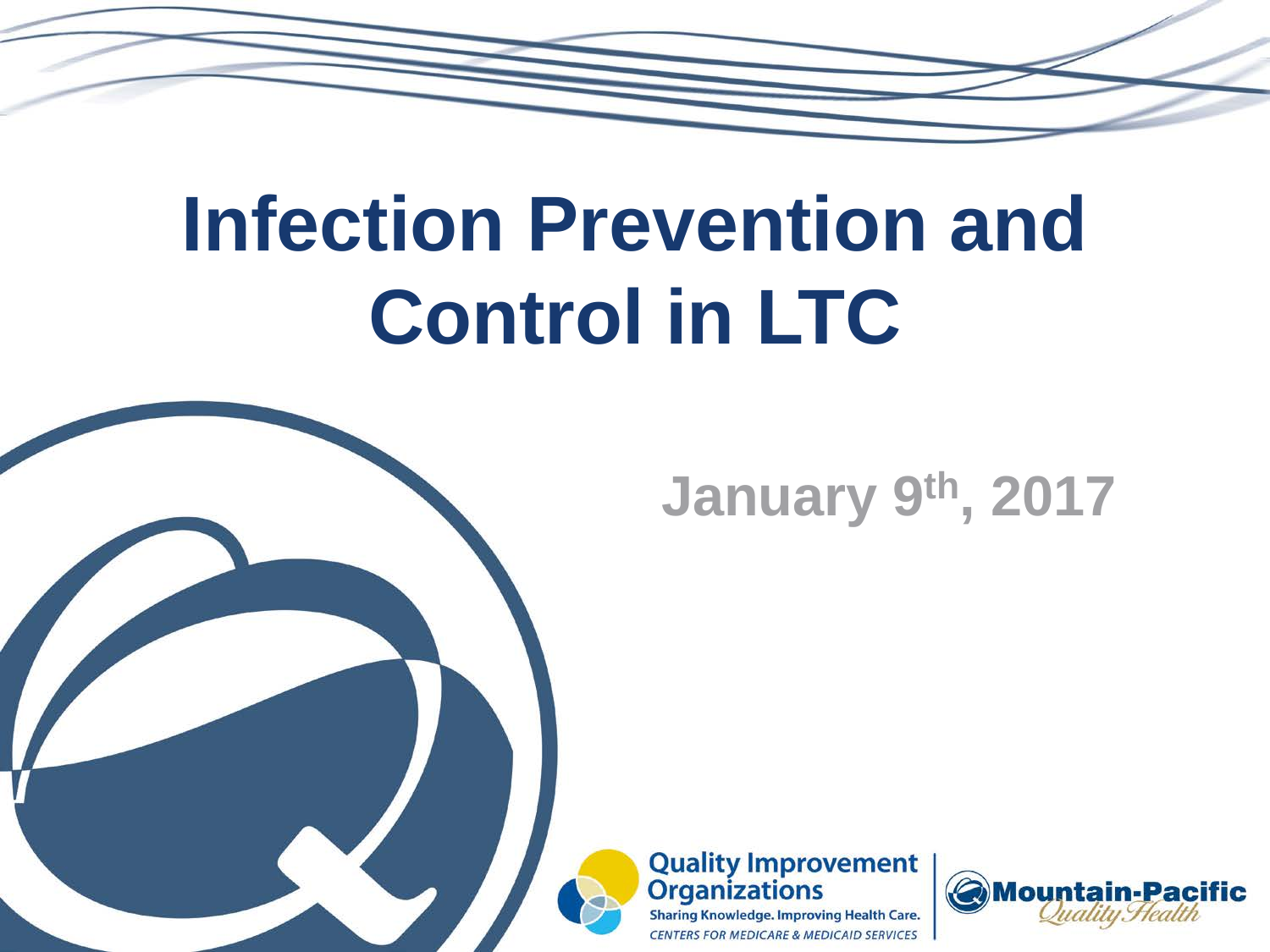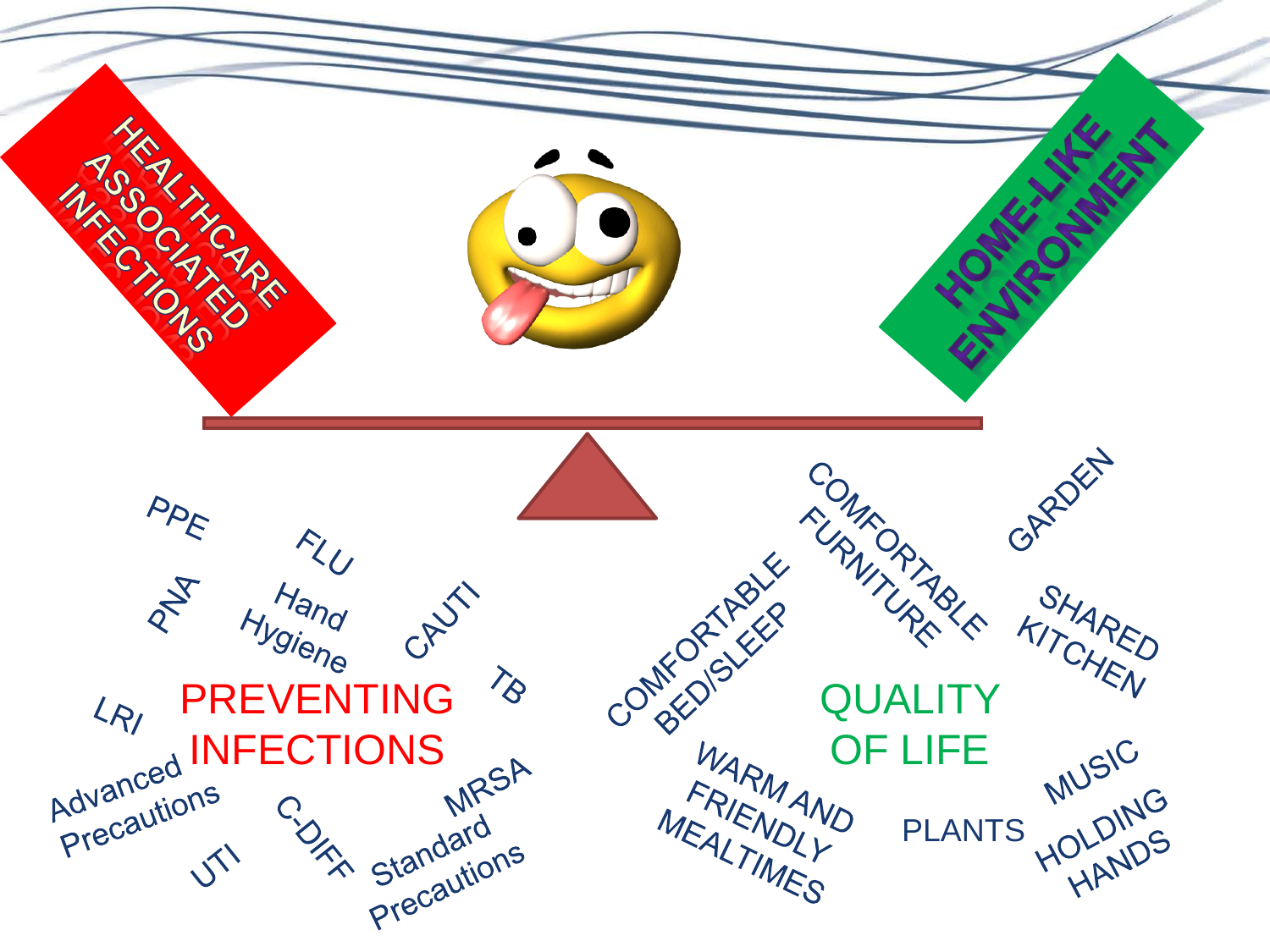### **CURRENT**

**GAME**

**2019**

- Think of infection Prevention and Control in your facility
- Write down good things that come to mind on yellow stickies (one per sticky note)
- Write down areas for improvement on blue stickies (one per sticky note)
- Stick these up on the wall in the left box (we'll point out where)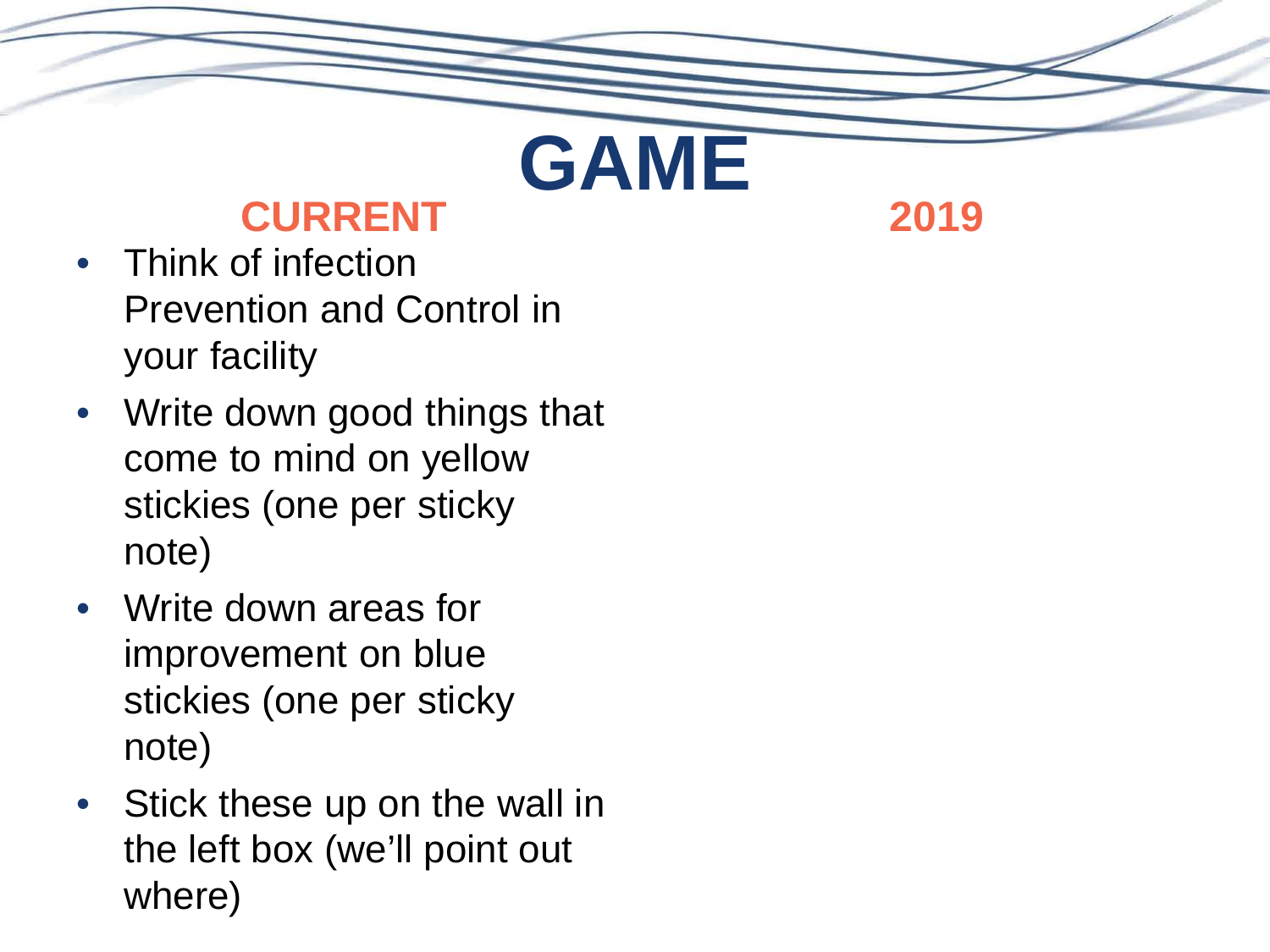### **CURRENT**

**GAME**

- Think of infection Prevention and Control in your facility
- Write down good things that come to mind on yellow stickies (one per sticky note)
- Write down areas for improvement on blue stickies (one per sticky note)
- Stick these up on the wall in the left box (we'll point out where)

#### **2019**

- Think of infection Prevention and Control in your facility
- Write down good things that come to mind on yellow stickies (one per sticky note)
- Write down areas for improvement on blue stickies (one per sticky note)
- Stick these up on the wall in the left box (we'll point out where)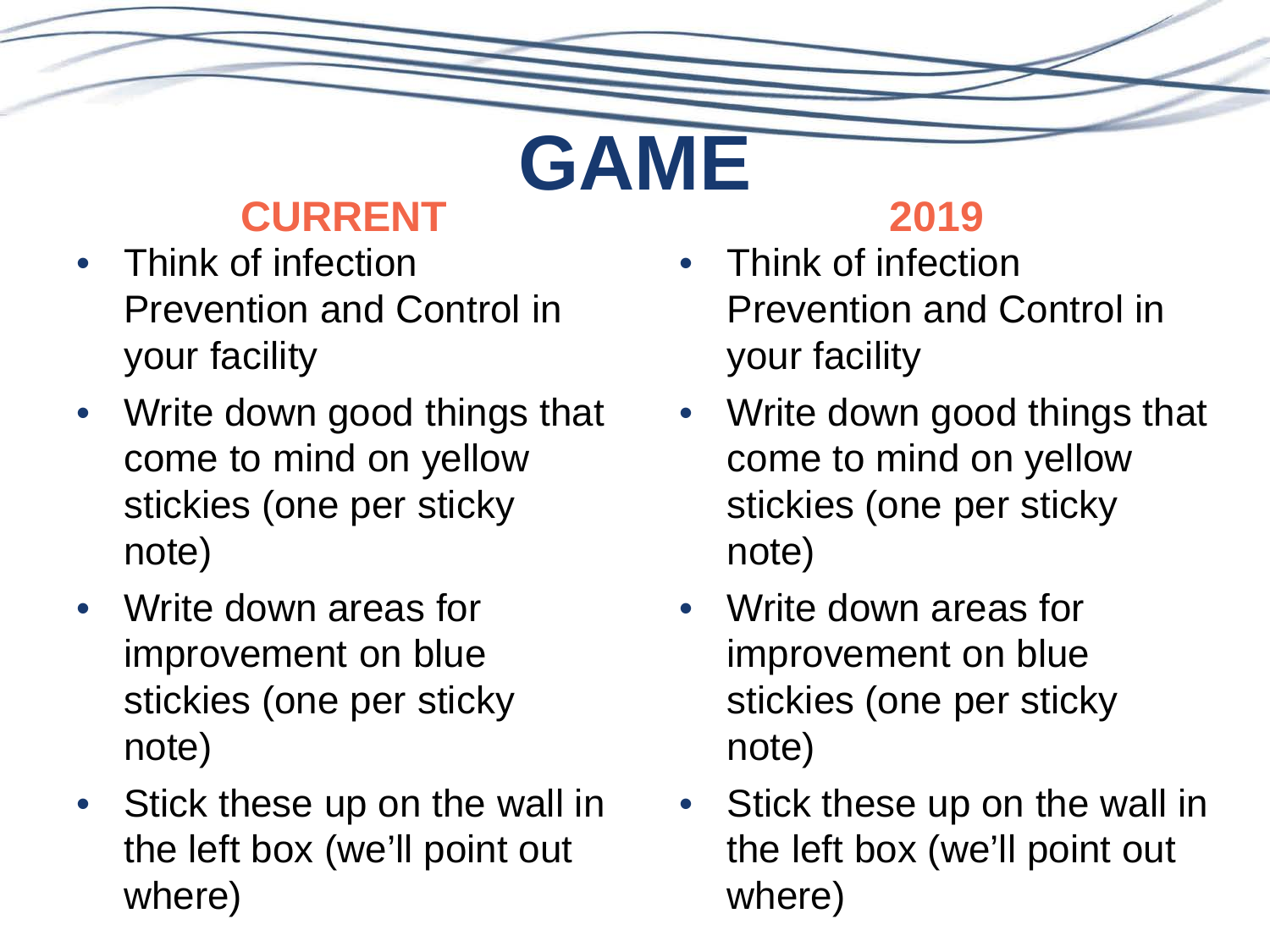

#### **CURRENT**



### WHAT DIFFERENCES DO YOU SEE BETWEEN THE TWO?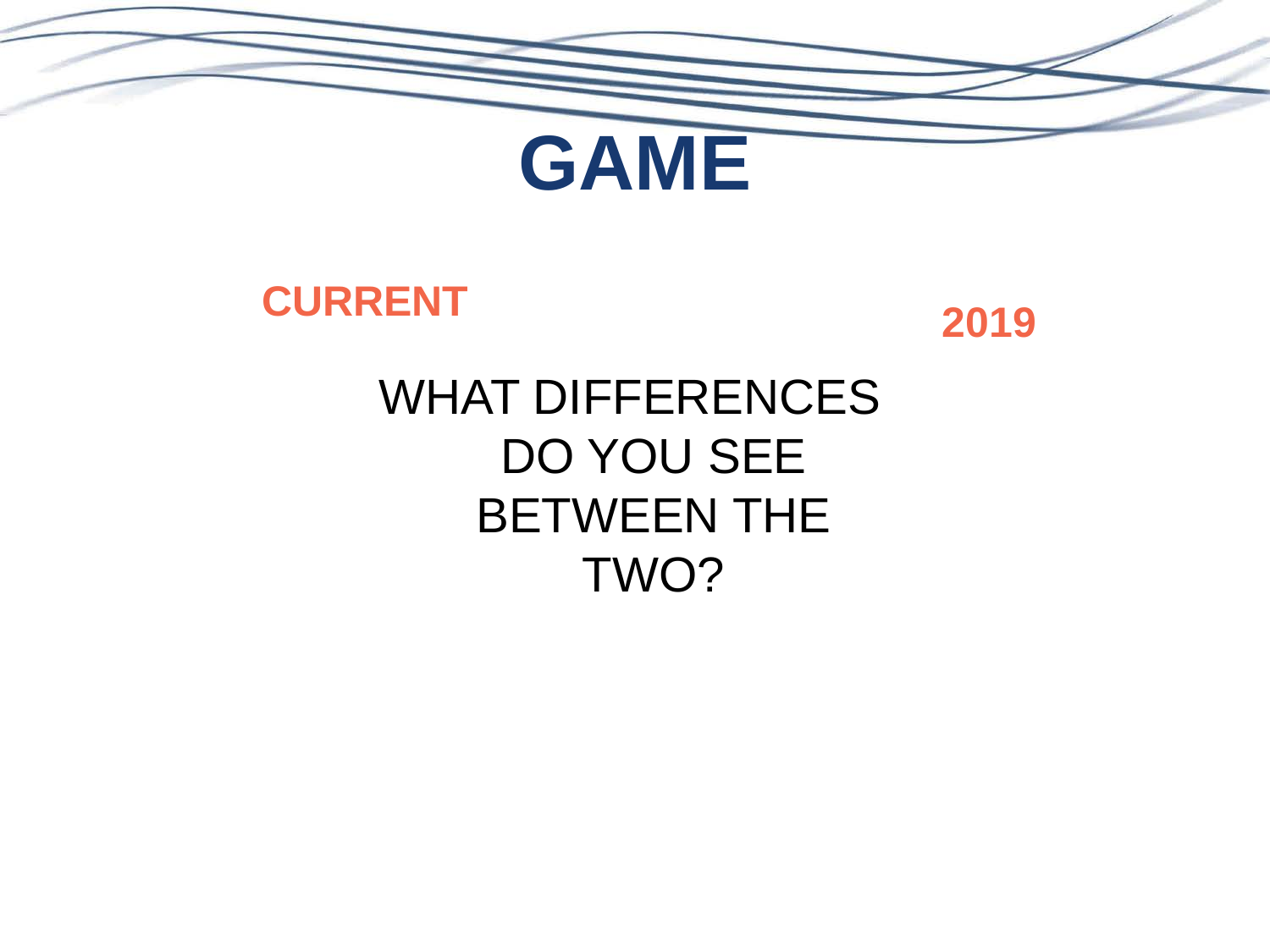# **CMS REGS What's Here and What's Coming**

### **483.80 Infection Control**

Current Requirements - (Phase 1)

- **Infection Control Program**
- Linens
- Infection Control Preventionist with Specialized  $\bullet$ Training (Phase 3)
- Antibiotic Stewardship (Phase 2)
- **Flu and Pneumonia Vaccines**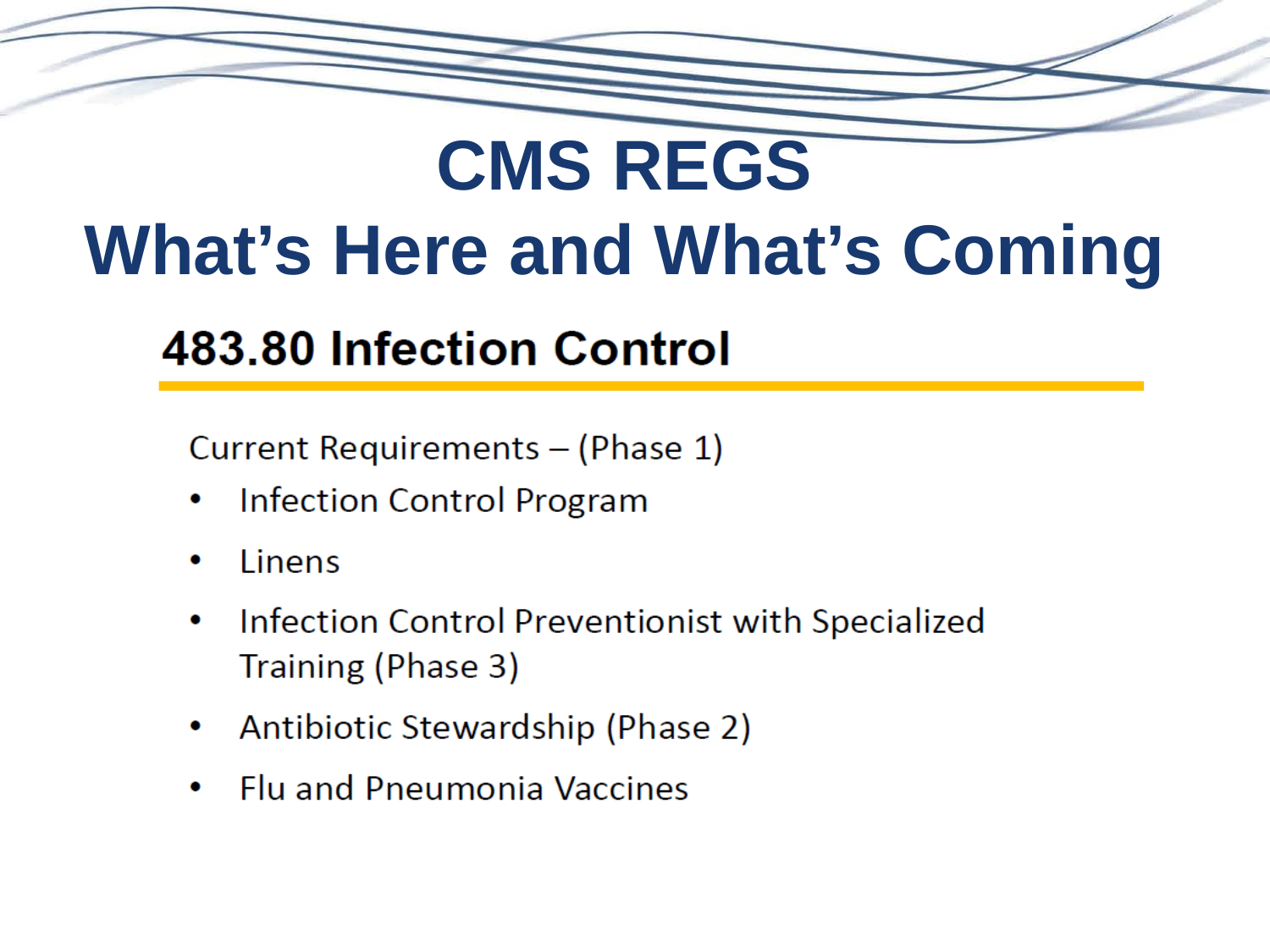

# ...and when

#### **Implementation Timelines**

| <b>Estimated</b><br><b>Implementation Date</b> | <b>Type of Change</b>                                                                       | <b>Details of Change</b>                                                          |
|------------------------------------------------|---------------------------------------------------------------------------------------------|-----------------------------------------------------------------------------------|
| Phase 1: November 28,<br>2016                  | Effective date of<br><b>Nursing Home</b><br>Requirements for<br>Participation               | New Regulatory<br>Language will be<br>uploaded to ASPEN<br>under current F Tags   |
| Phase 2: November 28,<br>2017                  | F Tag<br>numbering<br>Interpretive<br>۰<br>Guidance (IG)<br>Implement new<br>survey process | New F Tag numbers<br>IG Changes<br>Begin surveying with<br>the new survey process |

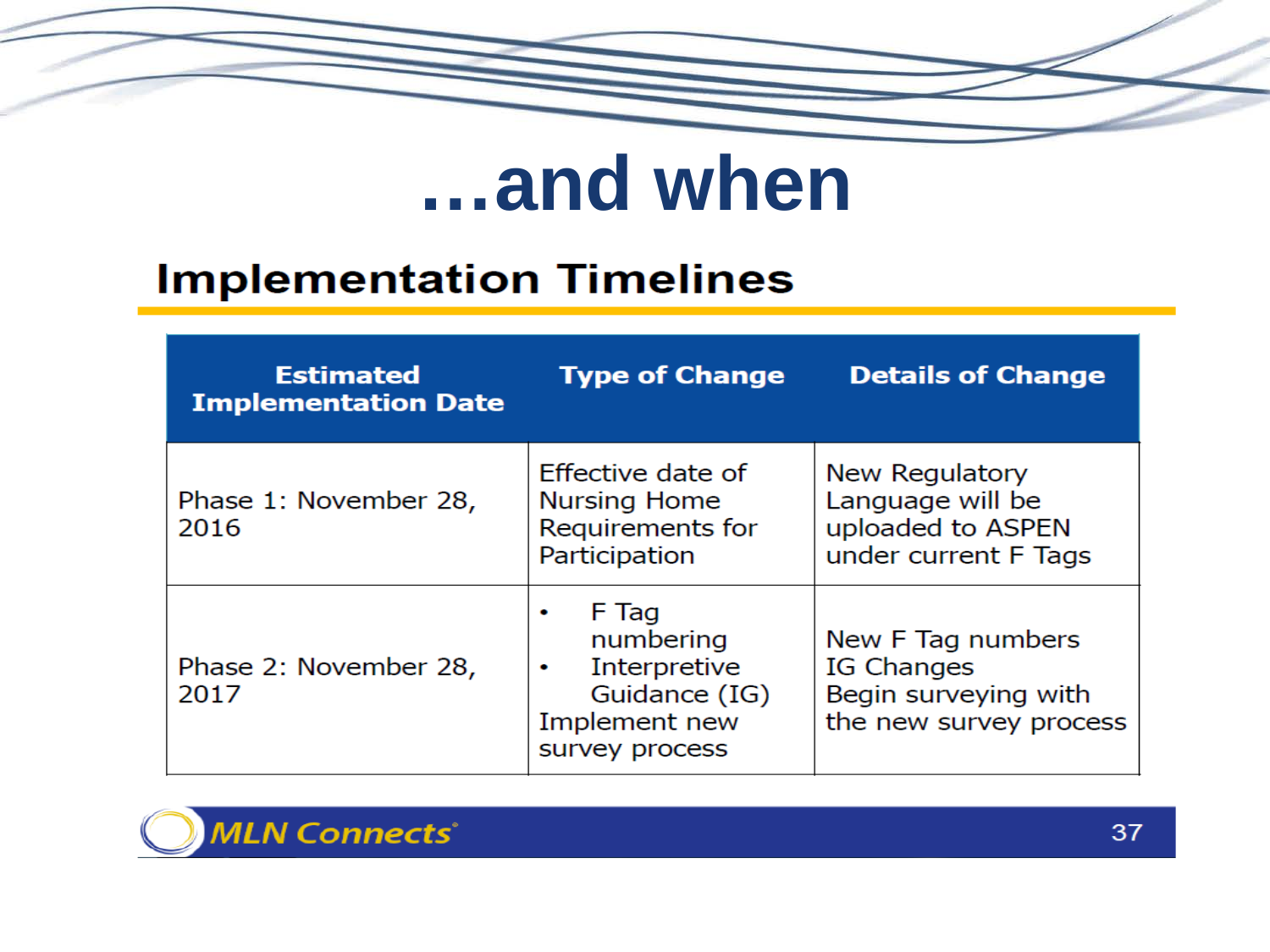

# **Thank you!!**

Questions? Comments? Concerns?